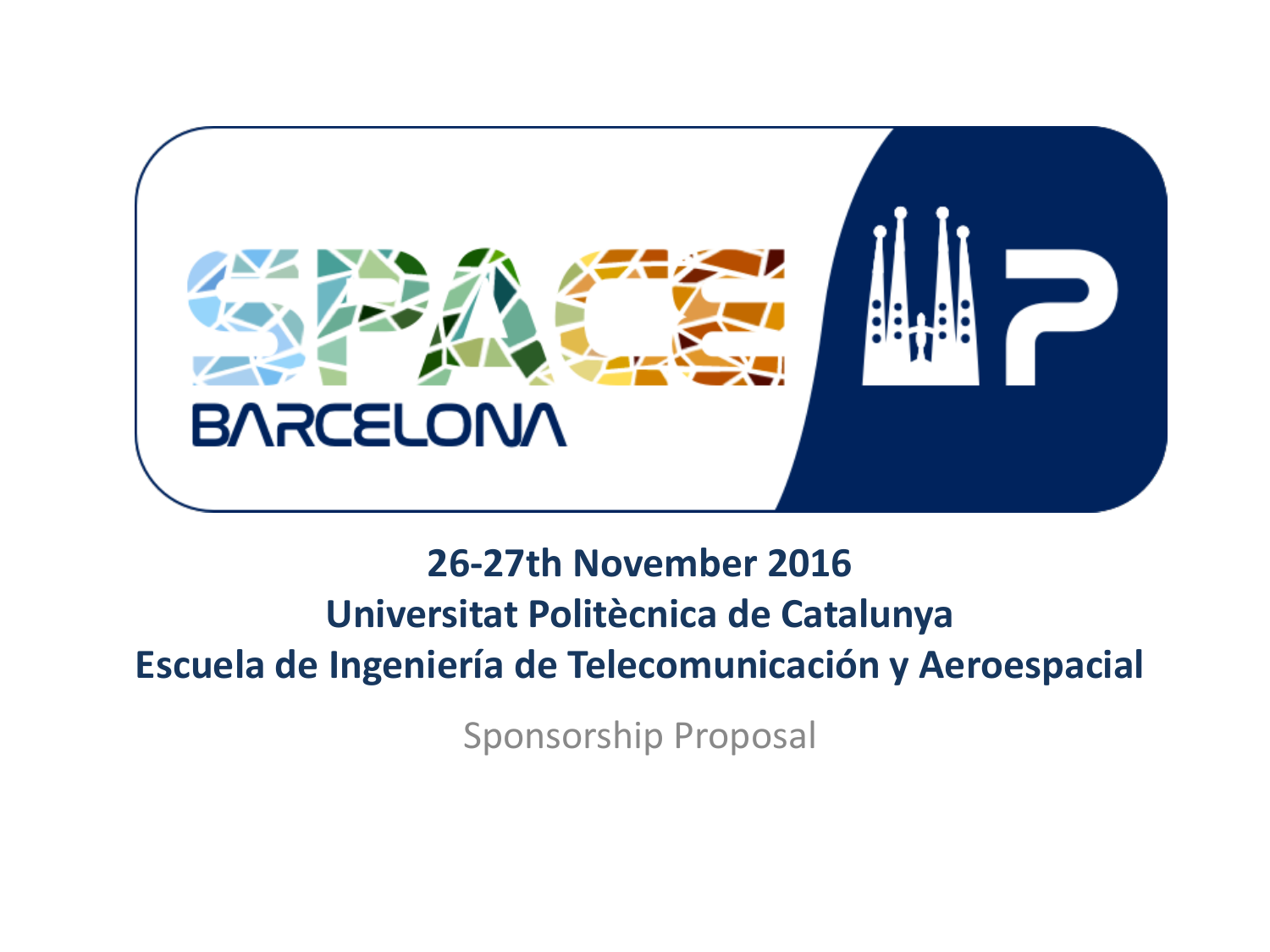### What is it?

• SpaceUp is an unconference that attracts experts and enthusiasts about space sciences: engineering, physics, astronomy, chemistry, psychology…

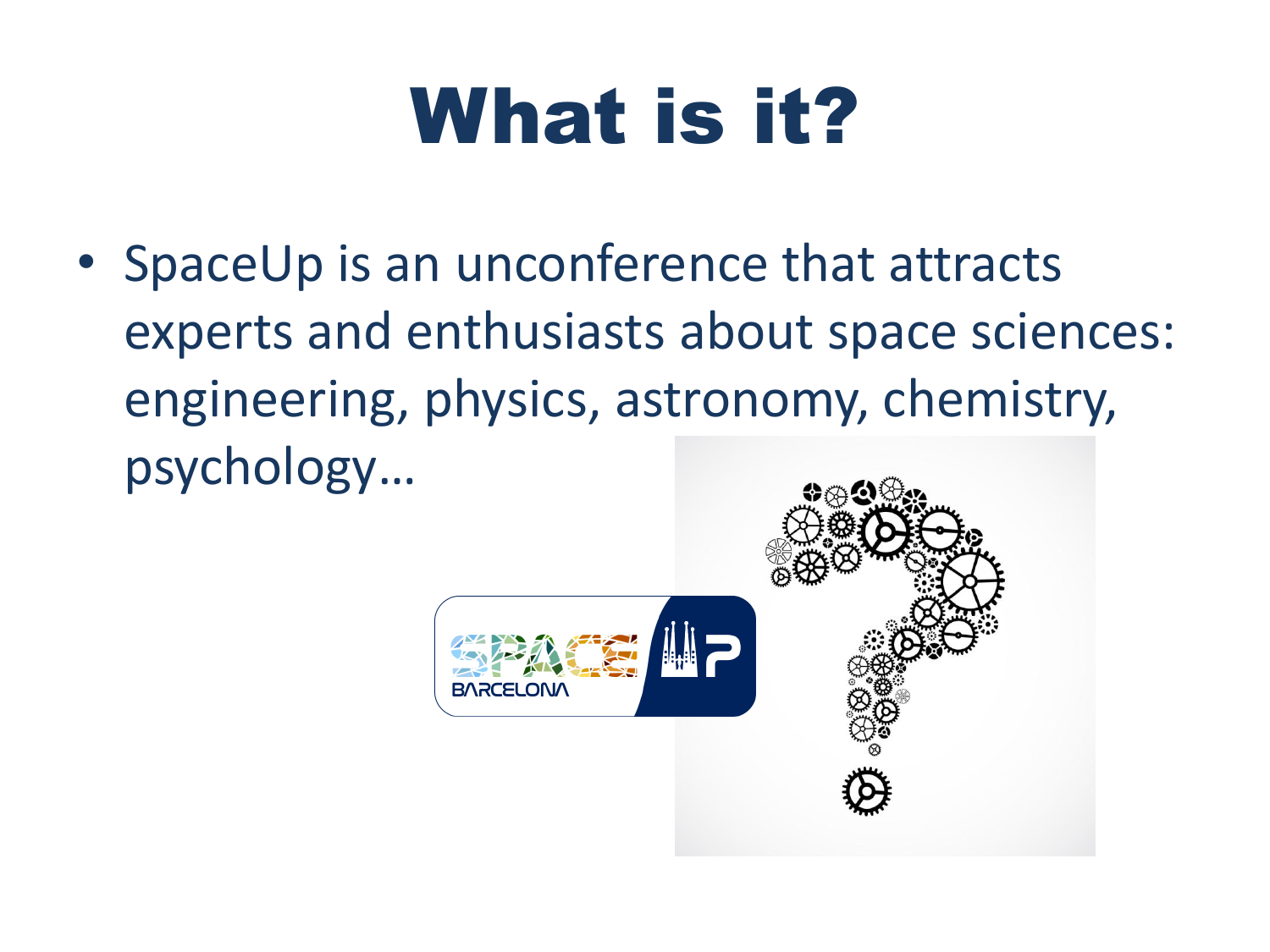#### Where?

• SpaceUp started in 2010. It has around a dozen events all over the world in cities like San Diego, Paris, Rome, Houston, San Francisco, Cologne, Los Angeles, Toronto, Munich, London, Toulouse, Adelaide, Helsinki, Sidney, Atlanta, Vienna, Auckland and Washington DC.

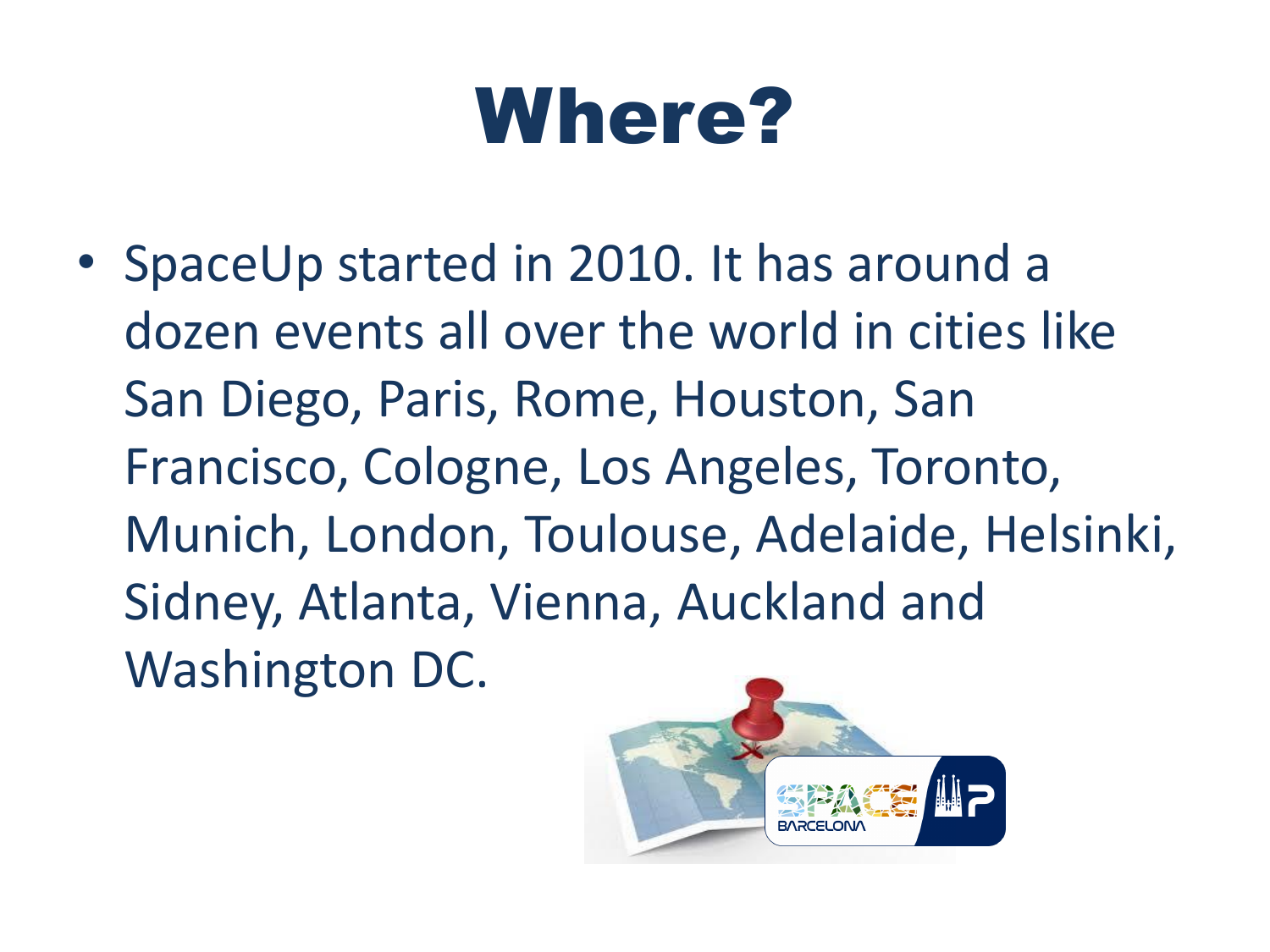



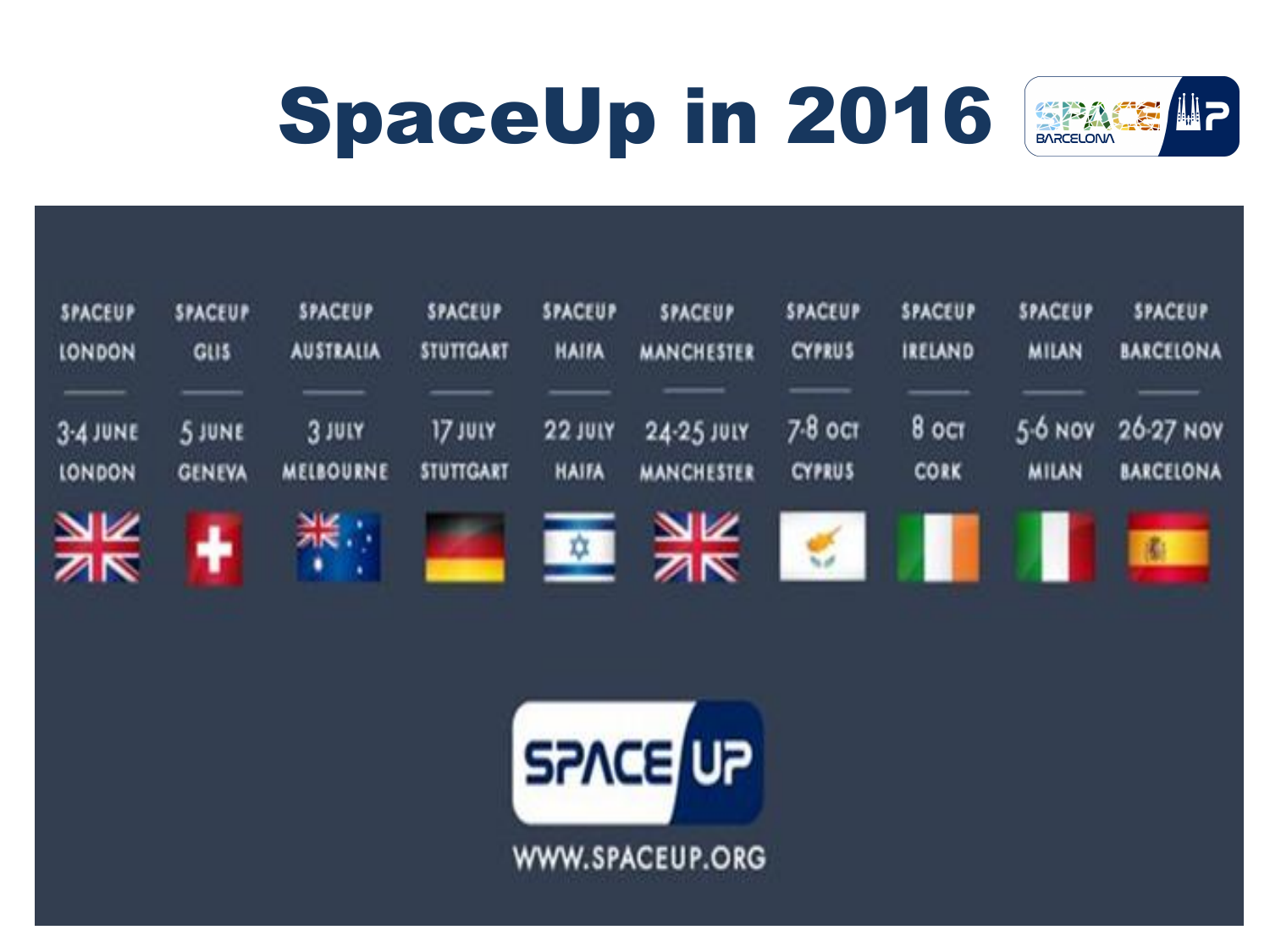## General Information

• Duration: 2 days



- Objectives: scientific outreach, business, networking.
- How does it work: all participants are expected to give a ten minute talk about a topic of their interest. Multiple talks are being held simultaneously, and participants can choose which one to attend. There are also extra activities such as guided tours, meals and social gatherings.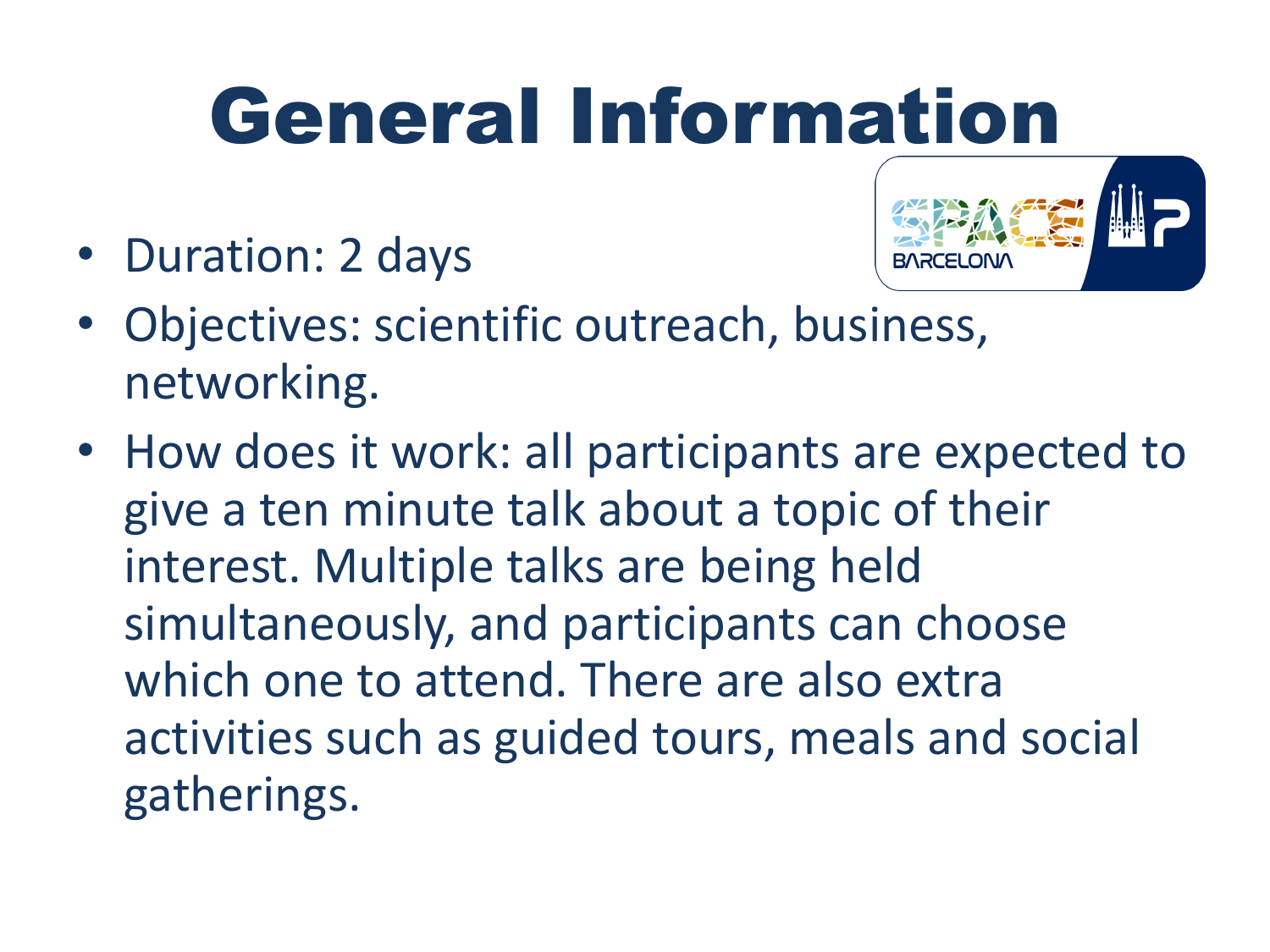### Participants

- Limited to 100 participants.
- There are also keynote speakers like astronauts Thomas Pesquet, Frank de Winne, Léopold Eyharts and Reinhold Ewald; writer and geologist Emily Lakdawalla; the director of the Rosetta Mission Philippe Gaudon; or the Director General of the European Space

Agency.

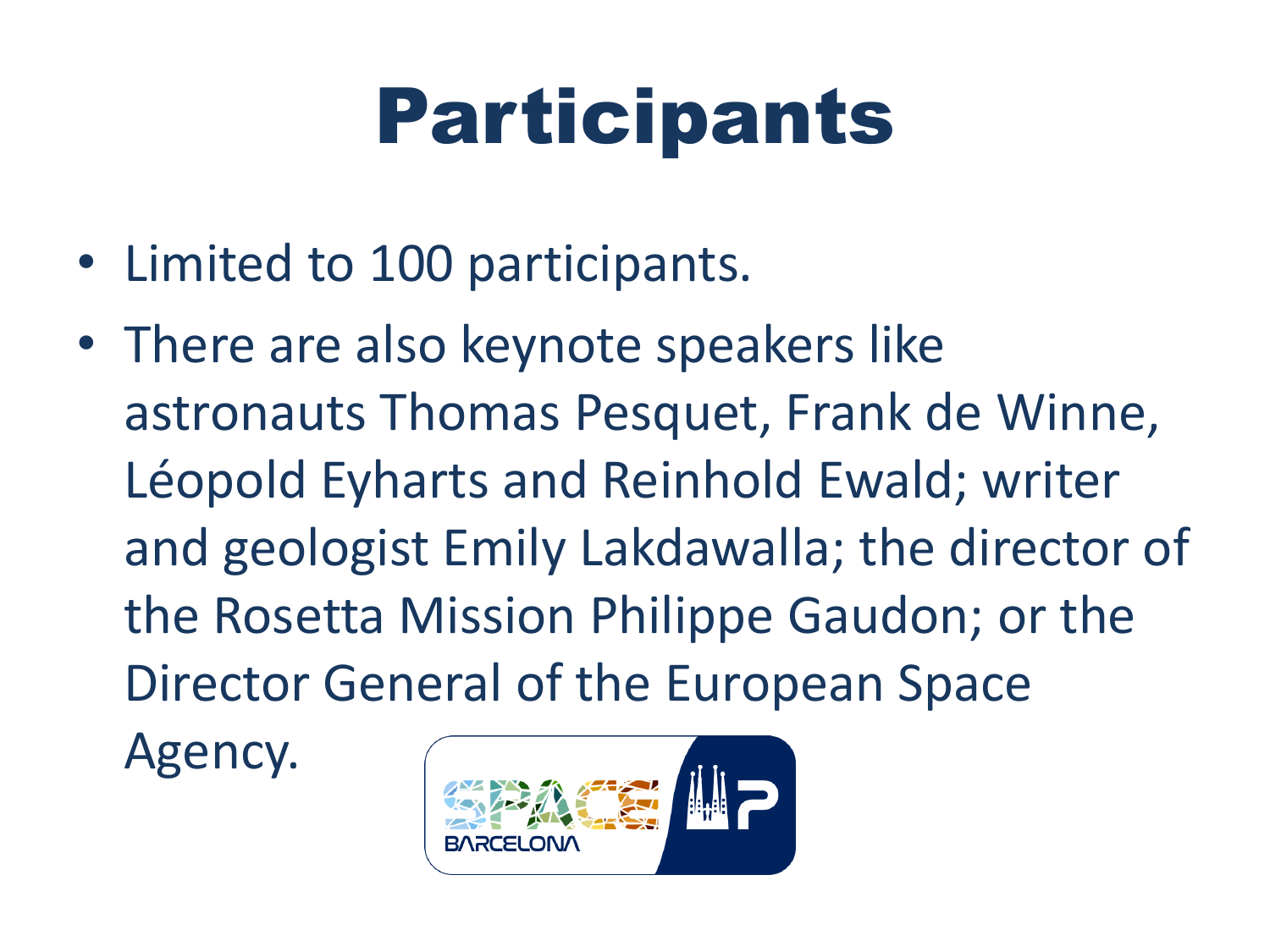# Social Networks



- It is possible to reach more than 100.000 people through our own website <http://www.spaceupbcn.org/> and social networks, but also from our partners and sponsors': SpaceUp Foundation, Space Generation Advisory Council, European Space Agency, International Space University.
- **Live broadcast via Periscope**.





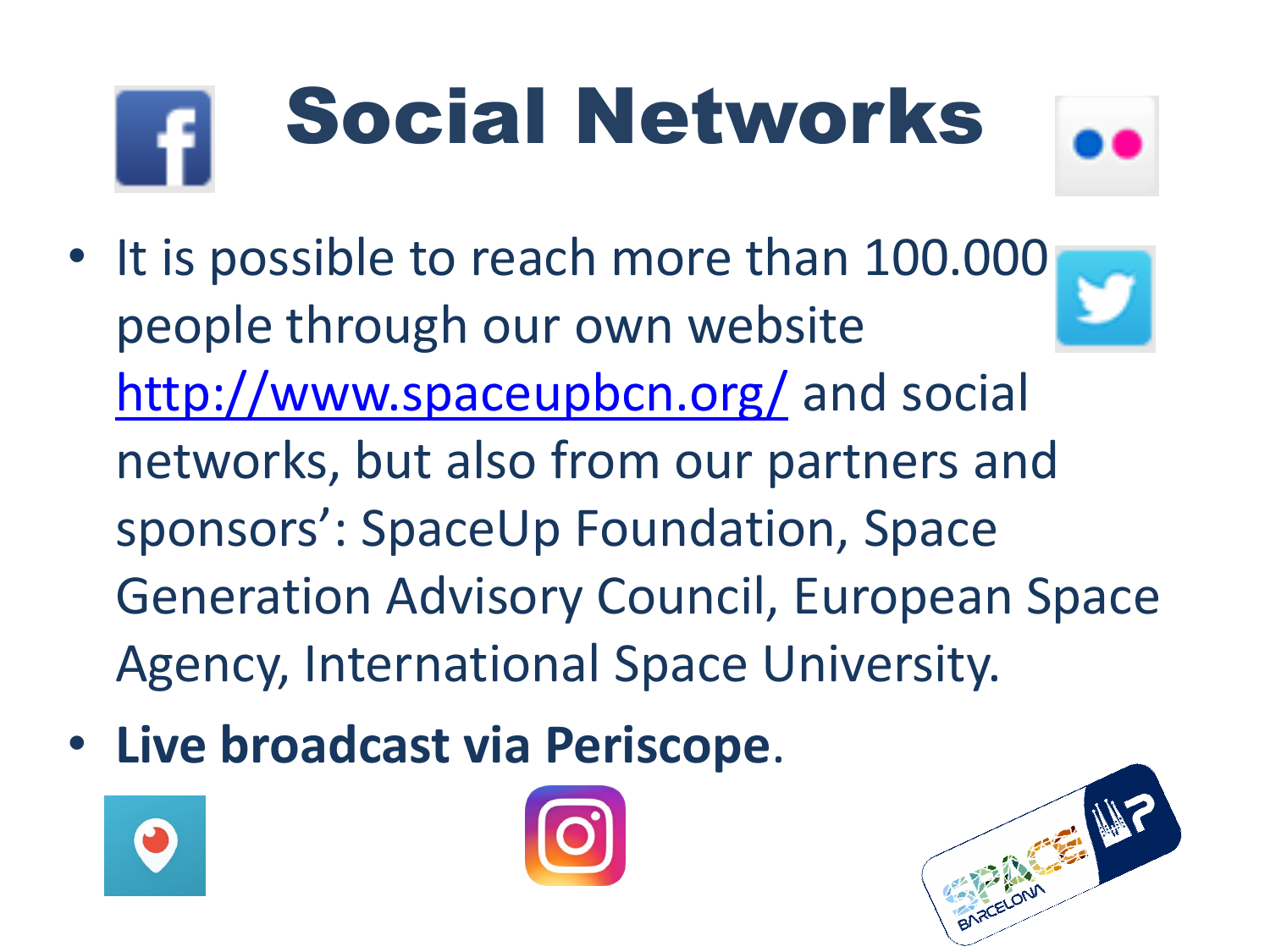## Help us!

- SpaceUp is organized by **non-profit** organizations and is entirely coordinated by volunteers.
- Our sponsors help us achieve our goal of reaching out to our community and keep our admission price as affordable as possible for our participants and volunteers.

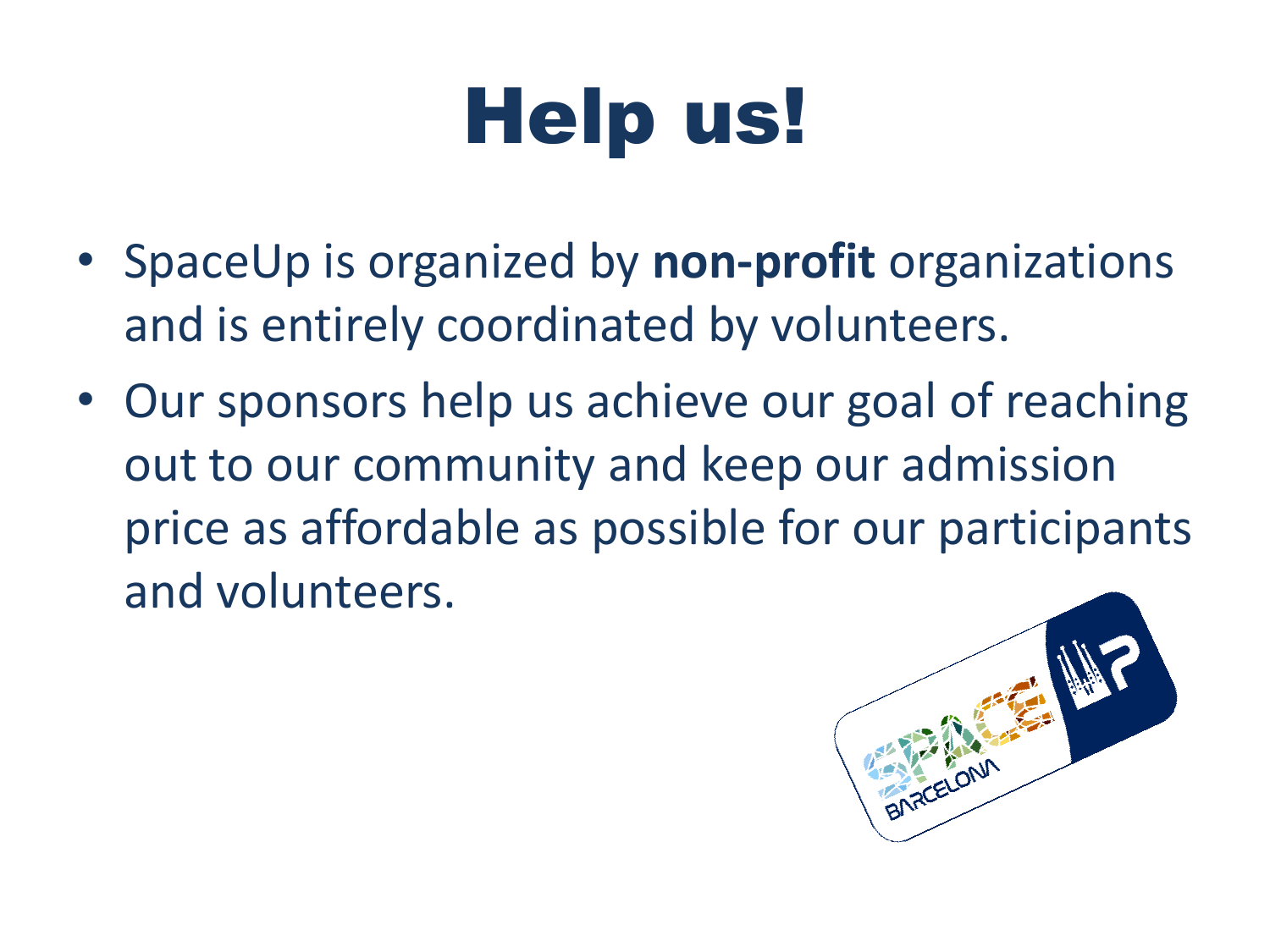#### Sponsor Plans

|                                                     | <b>Saturn</b>  | <b>Jupiter</b>             |
|-----------------------------------------------------|----------------|----------------------------|
| Price                                               | 500€           | 1000€                      |
| Premium event passes                                | $\overline{2}$ | $\overline{4}$             |
| 10 min stage time<br>(incl live internet broadcast) |                | $\boldsymbol{\nu}$         |
| Space for banner (max $3m^2$ )                      |                | $\boldsymbol{\mathcal{U}}$ |
| 2m x 2m space for booth                             |                | $\overline{\mathbf{v}}$    |
| Exposure on website & social media                  |                | $\boldsymbol{\nu}$         |
| Flyers / product samples in gift bag                |                | $\boldsymbol{\nu}$         |
| Company logo in flyers & schedules                  | V              | $\boldsymbol{\mathcal{U}}$ |
| Network with speakers / participants                |                |                            |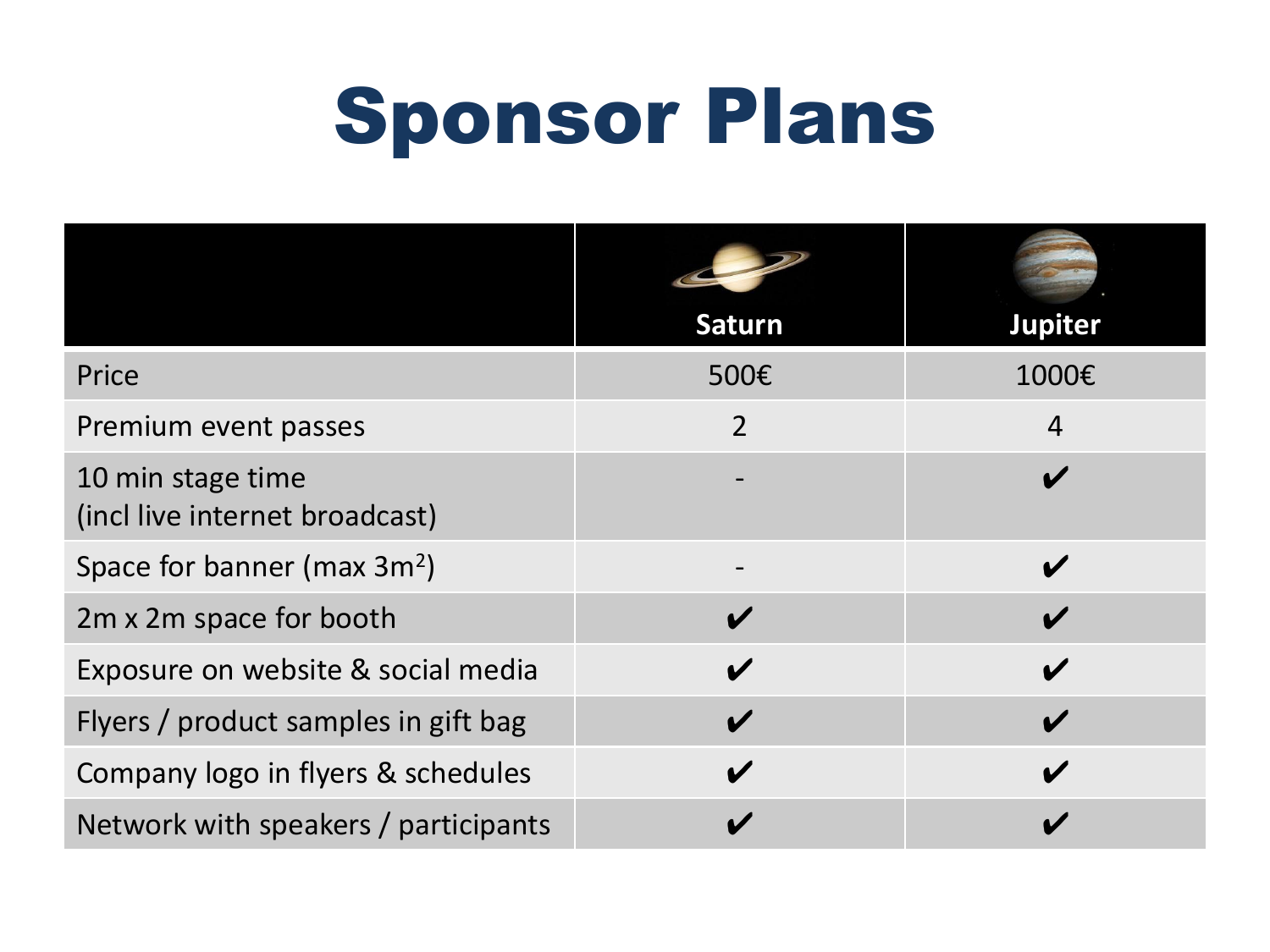# All Kinds of Sponsorship

• In addition to financial support, other kinds of sponsorship are appreciated. Contact us if you feel like you can help us out.